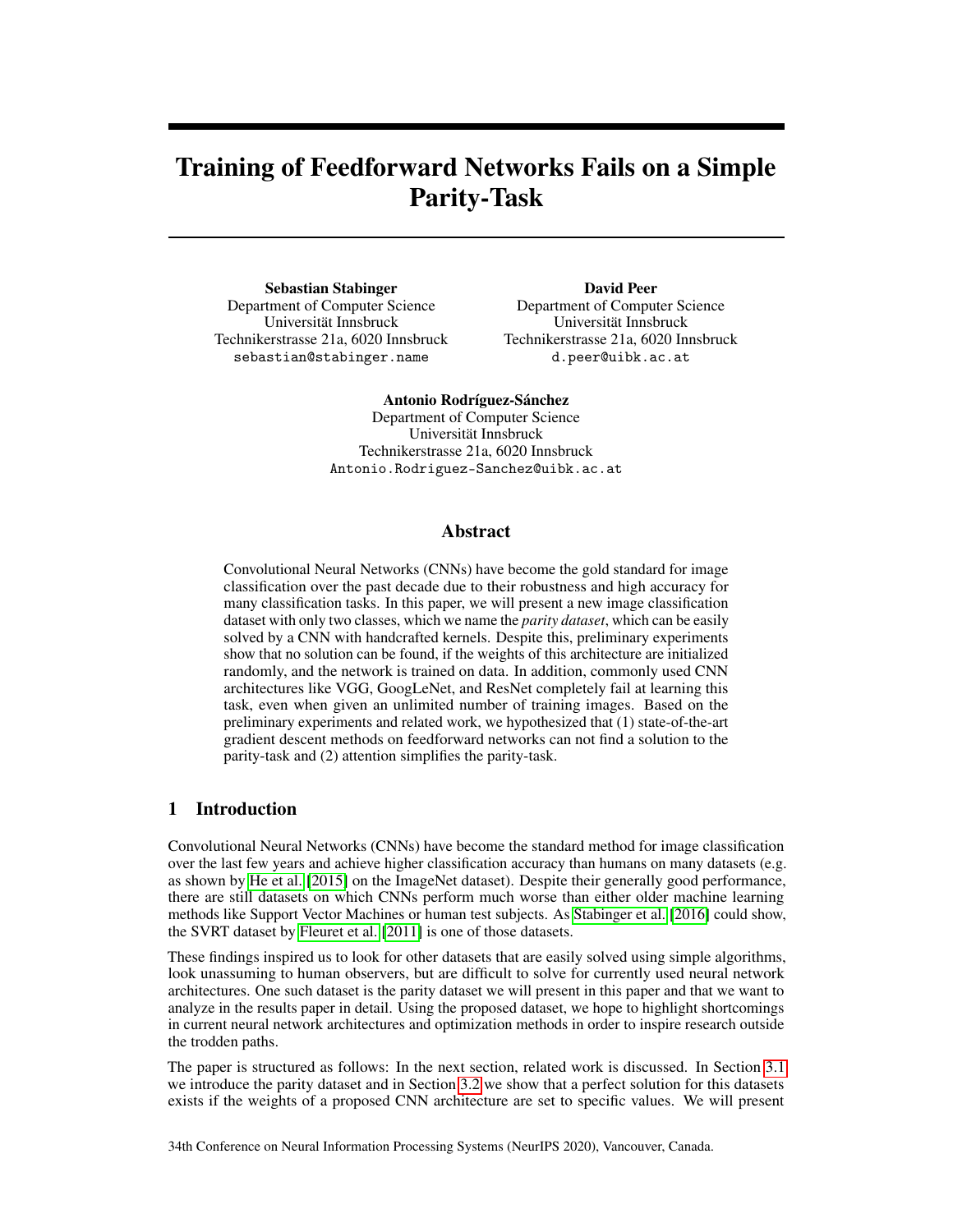<span id="page-1-1"></span>

Figure 1: Examples of the two classes of problem 1 from the SVRT dataset by [Fleuret et al.](#page-5-0) [\[2011\]](#page-5-0). In class 1, the two shapes are different, in class 2 they are identical.

preliminary experiments in Section [3.3](#page-3-0) and show that a few already tested standard CNN architectures and optimizers cannot solve the parity dataset. Finally, in Section [4](#page-4-0) we motivate and describe the experiments that we plan to do for the results paper.

# 2 Related work

The SVRT dataset by [Fleuret et al.](#page-5-0) [\[2011\]](#page-5-0) consists of abstract black and white images showing shape outlines. The images can be grouped into two classes, depending on whether the shapes fulfill some relational concept or not. The dataset consists of 23 problems with different relational concepts. As an example, images of problem 1 are of class 1 if they contain two shapes that are different and they are of class 2 if they contain two shapes that are identical. See [Figure 1](#page-1-1) for some example images of this problem.

[Stabinger et al.](#page-6-1) [\[2016\]](#page-6-1) could show that the tested CNNs (LeNet and GoogLeNet) are not able to achieve an accuracy above chance for problems for which the shapes have to be compared to each other. This finding was later confirmed by [Ricci et al.](#page-6-2) [\[2018\]](#page-6-2). The original research by [Fleuret](#page-5-0) [et al.](#page-5-0) [\[2011\]](#page-5-0), using handcrafted features and Support Vector Machines, as well as experiments with human subjects, did not show such a disparity in performance between problems that do need shape comparison and those that do not, indicating that CNNs seem to be especially ill-suited for this kind of tasks.

Later, [Messina et al.](#page-6-3) [\[2019\]](#page-6-3) as well as [Funke et al.](#page-5-1) [\[2020\]](#page-5-1) were able to solve the problems from the SVRT dataset using, among others, the ResNet architecture by [He et al.](#page-6-4) [\[2016\]](#page-6-4). Still, the problems that require shape comparison need many more training images to be solved than the problems that do not. In addition, the PSVRT dataset by [Kim et al.](#page-6-5) [\[2018\]](#page-6-5), which replaces the shapes with patches that are randomly filled with black and white pixels, can only be solved with massive amounts of training data (> 300.000 training images), despite looking even simpler than the original problems from the SVRT dataset, indicating that the images of the SVRT dataset might not have the high variability as they seem at first sight. These findings inspired us to look for a seemingly easy dataset that is not solvable by CNNs even when using an unlimited number of training samples. We found such a dataset in the form of the parity dataset presented in this paper.

Using a very simple dataset to highlight shortcomings of current methods is not a novel idea. [Liu et al.](#page-6-6) [\[2018\]](#page-6-6) for example used a very simple dataset to highlight problems with the spacial invariance of convolutional layers and were able to propose solutions that also performed well for more commonly used datasets.

# 3 Methodology

## <span id="page-1-0"></span>3.1 The parity dataset

The proposed dataset, which we call the parity dataset, consists of gray scale images with a size of  $14 \times 14$  pixels. On a background with a value of 0.5 (assuming 0 is black and 1 is white), three patches of size  $3 \times 3$  pixels are randomly placed. The pixels of those patches are randomly colored in black or white (0 or 1 respectively). The *parity* of a patch is *odd* if it contains an odd number of black pixels and *even* if it contains an even number of black pixels. See [Figure 2](#page-2-1) for example images from this dataset.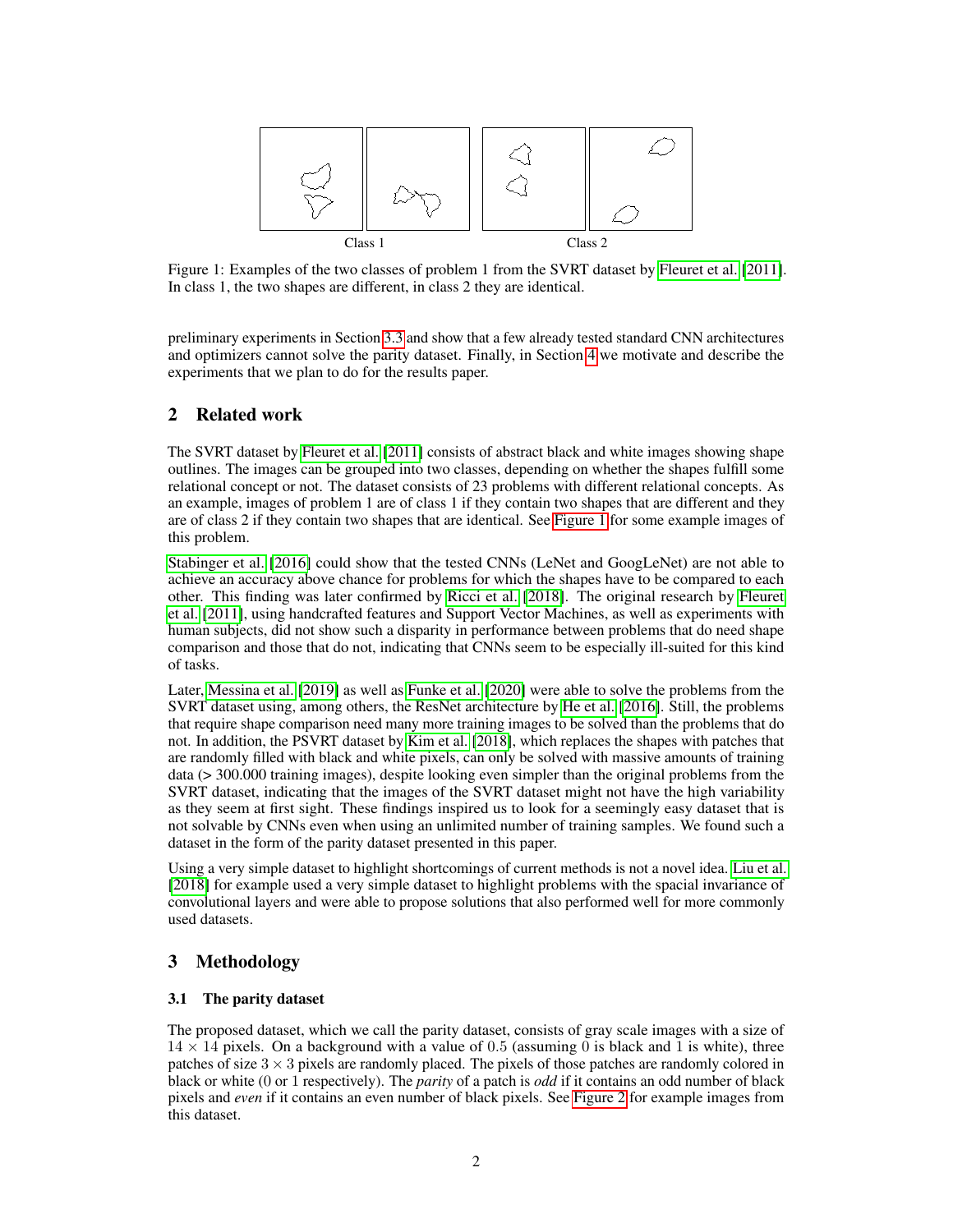<span id="page-2-1"></span>

Figure 2: Example images of the proposed parity dataset. For class 1, the parity of all patches is the same, but for class 2, the parity of one patch is different from the parity of the rest of the patches. The parity of the patches are indicated in red above the patches for easier interpretability.

Images containing patches that all have the same parity (all odd or all even) are grouped in class 1 and images that contain patches with differing parity are grouped in class 2. The task is to learn this rule from labeled training images and to correctly classify previously unseen images.

#### <span id="page-2-0"></span>3.2 Manually solving the dataset

To show that a solution exists, we will now present a manually constructed CNN that is able to solve the classification of the parity dataset.

This problem can be solved with four logical steps: (1) Count the number of white pixels for each patch. (2) One-hot encode this number across the depth dimension at each spatial patch position. (3) Multiply each odd depth dimension with two. (4) Output class 1 if the sum of all values is equal to three (all patches are even) or equal six (all patches are odd) and class 2 otherwise.

We call the depth dimension d and assume, without loss of generality, that background pixels are set to  $-100$ , each white pixel to 2 and each black pixel to 1. The afforementioned steps (1)-(3) are implemented with three convolutional layers and step (4) with three fully connected layers. To better visualize the output of each layer, we take a patch with 4 white pixels as an example, and will report the output vector  $v \in \mathcal{R}^{12}$  of each layer at the spatial position centered on this patch:

**Conv 1** The first convolutional filter with size  $3 \times 3$  counts the white pixels. To achieve this, all weights of the filter are set to 1 which will result in the number of white pixels + 9 (each pixel adds one to the sum and two if it is white). Note: If the kernel is not exactly on the patch, the negative background value of −100 ensures that all values are negative such that after the ReLu operator the output is zero. This layer encodes each dimension so that it represents the distance to the value. Therefore, the bias for each filter d is set to  $-(d+8)$ . Input: 3 × 3 patch with 4 white pixels. Output after ReLu:  $v_o = (5, 4, 3, 2, 1, 0, ..., 0)^T$ .

**Conv 2** The vector is now converted, so that all values  $> 0$  are converted to 0s and all 0s are converted to 1s. To zero out all values larger than one we subtract the dimension  $d-1$  from d. This explains why one additional depth dimension is needed. This can be implemented with a  $1 \times 1$  kernel where each value is set to −1. To convert all 0s to 1s, we additionally add a bias term of one. Then the input  $v_i = (5, 4, 3, 2, 1, 0, ..., 0)^T$  is converted into the output vector  $v_o = (0, 0, 0, 0, 0, 1, ..., 1)^T$ 

Conv 3 To create a one-hot encoding at the correct position, we detect the edge between 0s and 1s. This can be implemented with a  $1 \times 1$  filter by subtracting dimension  $d + 1$  from dimension d and multiplying the result with  $-1$ . This also explains why we need another additional depth dimension resulting in a total of 12 filters. Additionally, as mentioned previously, each odd dimension is multiplied with 2. Input:  $v_i = (0, 0, 0, 0, 0, 1, ..., 1)^T$ , Output:  $v_o = (0, 0, 0, 0, 0, 1, 0, ..., 0)^T$ . Note if the input patch contains e.g. five white pixels, then this output vector would be  $v_0 =$  $(0, 0, 0, 0, 0, 0, 2, 0, \ldots, 0)^T$ .

FC 1 This filter sums up all output values of the convolutional layer so that the output is  $\leq$  3 if all patches are even and  $\geq 6$  if all are odd. Otherwise, the value is  $3 < x < 6$ . To achieve this, no bias is needed and all weights are set to one.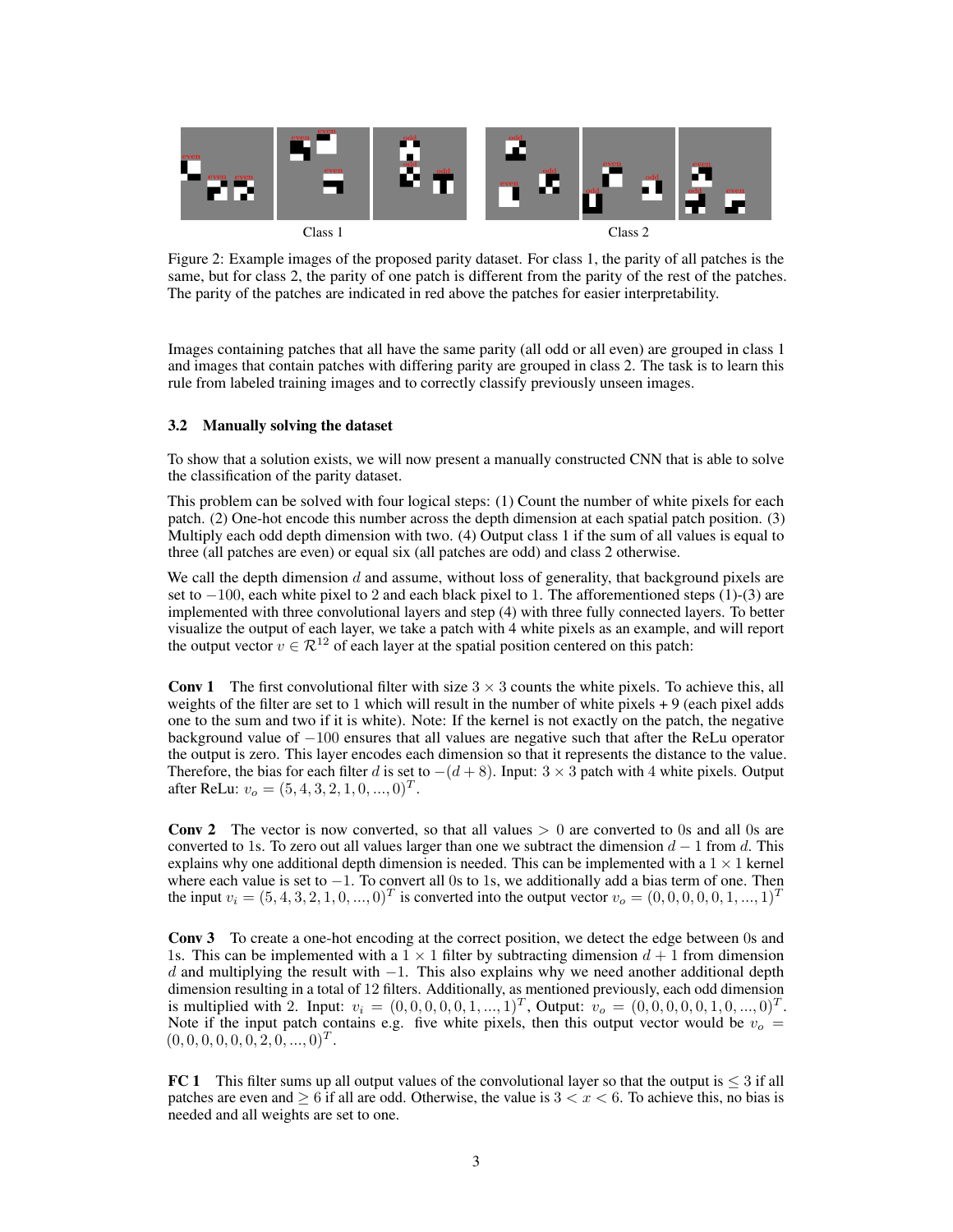**FC 2** This layer indicates with output neuron 0 if the input was  $> 6$  and with output neuron 2 if the input was  $\leq 3$ . Therefore, the weight to neuron 1 is set to 1 and the bias to  $-5$  and the weight for neuron 2 to −1 and the bias to 4.

**FC 3** The output of FC 2 is  $(1, 0)$  if the patch contained only odd patches,  $(0, 1)$  if all patches are even, and  $(0, 0)$  otherwise. To linearly separate those cases, we set the output of neuron 1 constantly to 1. All weights of the second output neuron are set to 2 and the bias is set to zero. Therefore, if all patches are even or odd, the output of this layer is  $(1, 2)$  and  $(1, 0)$  otherwise and the problem is solved.

#### <span id="page-3-0"></span>3.3 Preliminary experiments

As previously shown, the parity dataset can in principle be solved by a rather small CNN. Nonetheless, preliminary experiments show that a few tested standard CNN architectures seem to be completely unable to learn the underlying rule and at most, are only able to memorize examples from the training set.

For our preliminary experiments, we tested smaller, as well as commonly used bigger CNN architectures. The models were trained using the Lookahead optimizer by [Zhang et al.](#page-6-7) [\[2019\]](#page-6-7) with RAdam by [Liu et al.](#page-6-8) [\[2019\]](#page-6-8) as the base-optimizer (a combination which is generally known as Ranger, proposed by [Wright](#page-6-9) [\[2019\]](#page-6-9)). In addition, we also directly used RAdam as the optimizer. Tests were performed with six different learning rates, evenly spaced in the range from  $10^{-1}$  to  $10^{-6}$ .

For the smaller CNN architectures, the evaluation was performed on the original  $14 \times 14$  sized images. The CNNs all start with one or multiple convolution blocks, consisting of a convolutional layer with a kernel size of  $3 \times 3$  and  $f(x) = \max(0, x)$  (ReLU) as the activation function, followed by a max pooling layer with a kernel size of  $3 \times 3$ . These convolutional blocks are followed by one or more fully connected layers. The number of convolutional blocks, number of kernels in the convolutional layers, number of fully connected layers and number of neurons per layer were varied to in order to evaluate CNNs of differing capacity. Considering that 512 different patches of size  $3 \times 3$  exist, one of the tested architectures used 512 kernels in the first convolution layer. All weights were initialized using the method proposed by [He et al.](#page-6-10) [\[2015\]](#page-6-10) since it mitigates the chance of exploding or vanishing gradients when using ReLU activation functions. The handcrafted architecture proposed in Section [3.2,](#page-2-0) which is able to solve the parity dataset, was also tested on images with a size of  $14 \times 14$  pixels.

As representatives of commonly used bigger CNNs, we trained the following architectures on the dataset: VGG-16 by [Simonyan and Zisserman](#page-6-11) [\[2014\]](#page-6-11), ResNet-18 and ResNet-50 by [He et al.](#page-6-4) [\[2016\]](#page-6-4), and GoogLeNet by [Szegedy et al.](#page-6-12) [\[2015\]](#page-6-12). Implementations of all architectures were taken from the model hub provided by the PyTorch framework by [Paszke et al.](#page-6-13) [\[2019\]](#page-6-13). We used models that were already pre-trained on the ImageNet dataset by [Krizhevsky et al.](#page-6-14) [\[2012\]](#page-6-14) as well as randomly initialized models for all tested architectures. The pre-trained networks were used since previous experiments (e.g. on the SVRT and PSVRT dataset) showed that the networks converged faster even for images that look very different from the natural images that comprise ImageNet. Only the last layer of each architecture had to be changed to predict two instead of the 1000 classes from ImageNet.

We scaled up the images to the commonly expect input size of  $224 \times 224$  pixels for these architectures, using nearest-neighbor interpolation. When upscaling the images, the task changes sligthly: We consider the image to be constructed from  $14x14$  squares (now each being  $16x16$  pixels big) instead of pixels and the goal is to detect whether a patch contains an even or odd number of squares instead of pixels.

All architectures were trained on 100.000 as well as an unlimited number of training images and tested on 10.000 images. We could observe two different outcomes during training: If the training set was small enough (100.000 images) and the capacity of the tested network was big enough, the training loss was converging towards 0, but the loss on the validation set was simultaneously increasing and the accuracy on the validation set did not significantly move above 0.5. This shows the architectures were only overfitting on the training set and were not able to generalize at all. The architectures were probably just memorizing the training data, which can sometimes be inferred when plotting the loss during training. In these cases, the loss increases slightly during one epoch and then sharply decreases when a new epoch starts and previously seen samples repeat again (see [Figure 3\)](#page-4-1).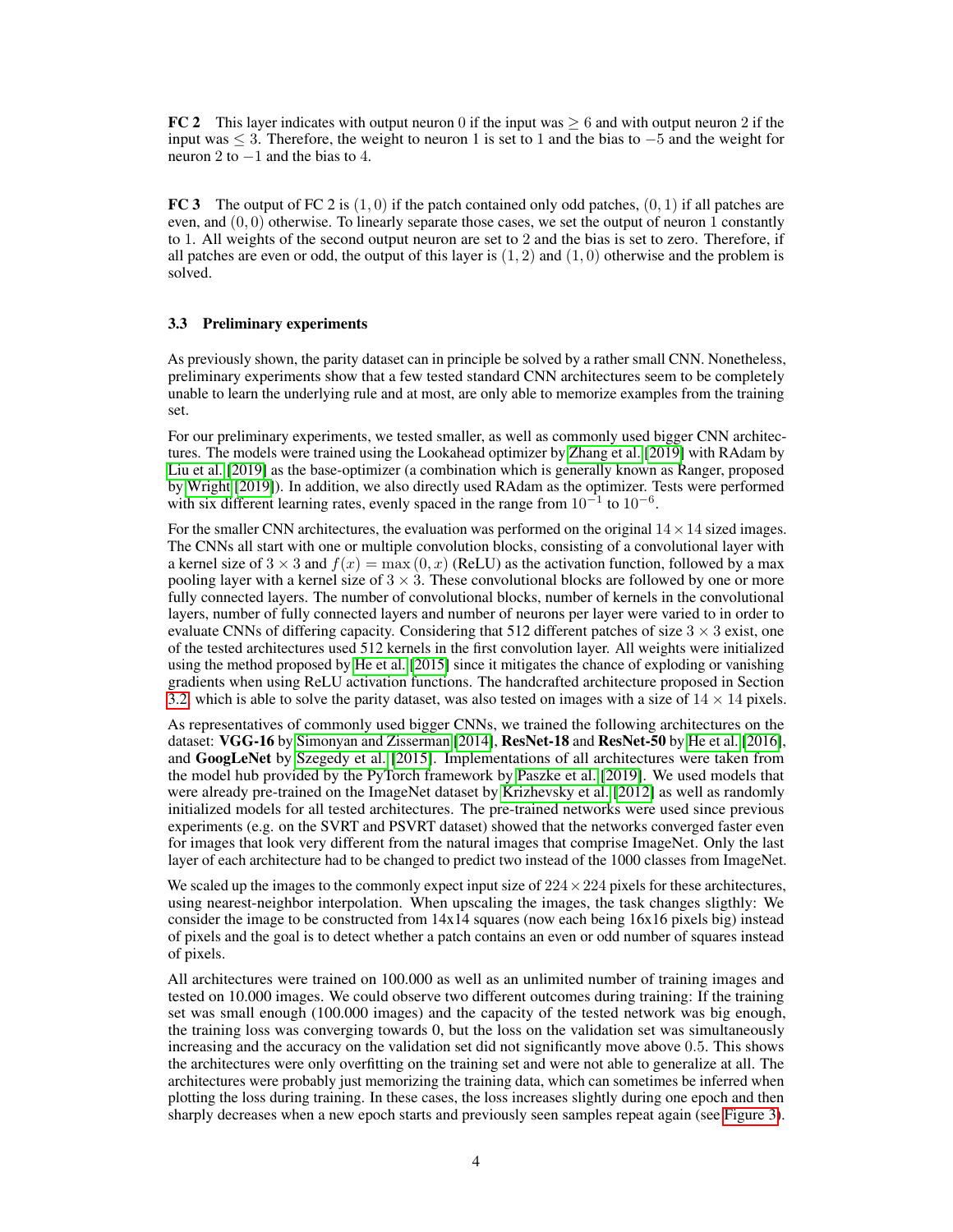<span id="page-4-1"></span>

Figure 3: Example of the behaviour of the training and validation loss as well as the validation accuracy during a training run with a limited training set. The individual epochs can clearly be seen by the sharp decrease in the training loss. At this point, previously seen samples are repeated another time.

If we use an arbitrarily large training set by generating new samples on the fly, or if the capacity of the CNN is too small for the limited dataset with 100.000 images, the networks do not train at all. The training and validation loss, as well as the validation accuracy, stay constant during the whole training procedure, except for minor fluctuations.

# <span id="page-4-0"></span>4 Experimental protocol

#### 4.1 Hypotheses

In the preliminary experiments, we were not able to find a single architecture that was able to learn anything useful regarding the task at hand, irrespective of the used optimizer, whether the network was pre-trained on ImageNet or not, or what learning rate was used. This even holds for the the architecture for which a handcrafted solution exists. If this architecture is initialized with random weights, it can also not be trained successfully on data either. Since we know that a solutions exist we hypothesize that:

<span id="page-4-2"></span>Hypothesis 1 *Although a solution exist, state-of-the-art gradient descent methods, optimizing feed forward neural networks, cannot find a solution for the parity-task.*

<span id="page-4-3"></span>To reduce the difficulty of the SVRT dataset for CNNs, [Kim et al.](#page-6-5) [\[2018\]](#page-6-5) used a pre-attention mechanism on the dataset by splitting the shapes into individual channels of the input. We therefore propose:

Hypothesis 2 *Distributing the three patches of an image to three input channels as a form of pre-attention, greatly simplifies the parity-task.*

In the next section we motivate experiments to test Hypothesis [1](#page-4-2) and [2.](#page-4-3)

#### 4.2 Hypothesis testing

To evaluate Hypothesis [1](#page-4-2) we will train more standard architectures than in the preliminary experiments and we will also evaluate more optimizers (Ranger, Adam, and vanilla SGD) and vary the learning rate between 10<sup>-1</sup> and 10<sup>-6</sup>. Additionally, we will do a grid search for CNN architectures and we will include two orthogonal experiments. Namely, we will also test LSTMs and SVMs.

• *Experiment 1 - Standard architectures:* We will evaluate at least the following standard architectures for the dataset of size  $224 \times 224$ : VGG-16, VGG-19, ResNet-18, ResNet-34, ResNet-50, Inception-v4 from [Szegedy et al.](#page-6-15) [\[2017\]](#page-6-15) and EfficientNet from [Tan and Le](#page-6-16) [\[2019\]](#page-6-16). Note that we will test each architecture with random initialization as well as a version pre-trained on ImageNet.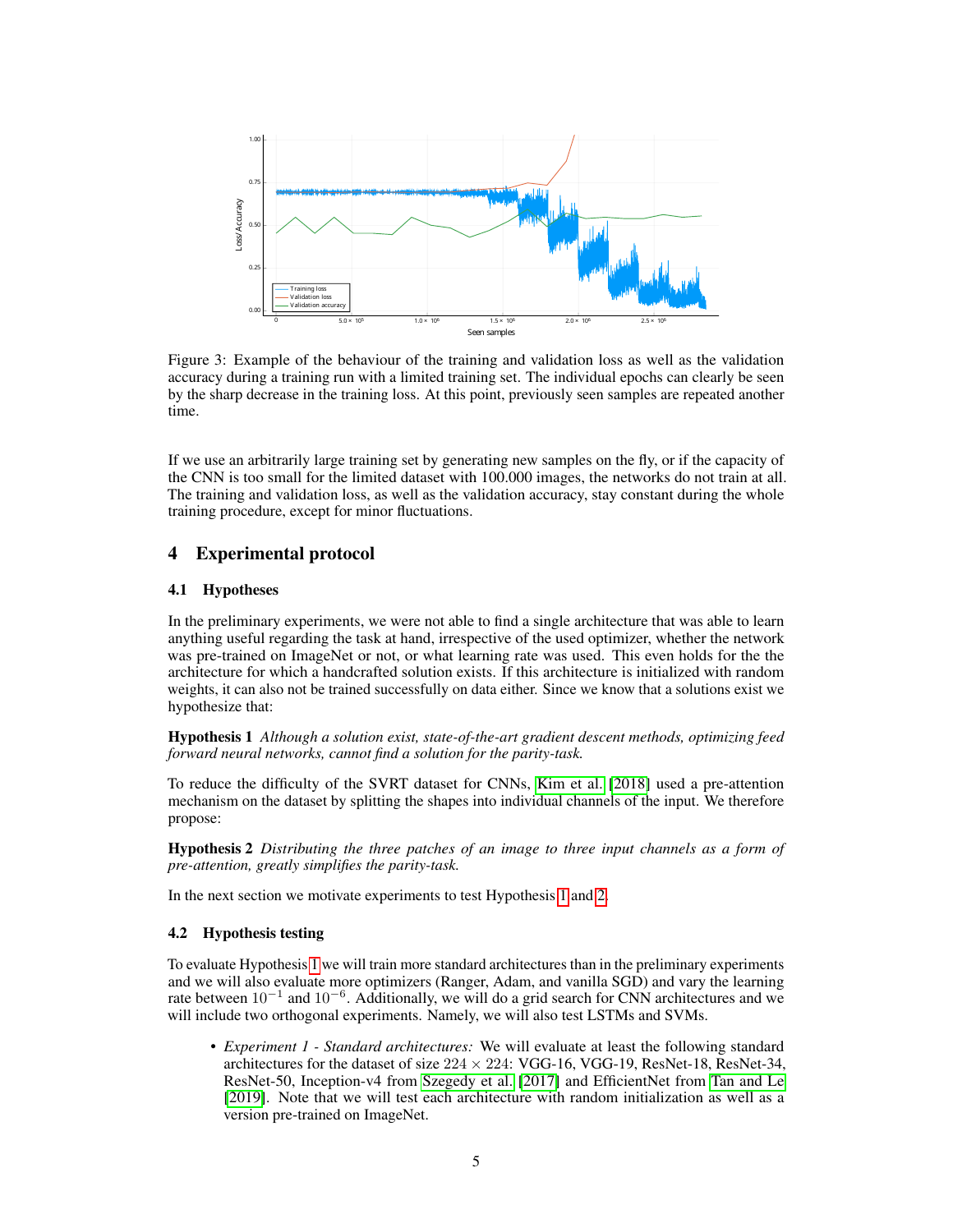- *Experiment 2 CNN grid search:* In Section [3.2](#page-2-0) we have seen that the parity dataset with an image size of  $14 \times 14$  can indeed be solved with classical CNN architectures. Therefore, we will do a grid search following this architecture  $[conv]$  layers - fc layers - linear output to test if optimizers are able to find this solution if hyperparameters are varied:
	- Number of CNN layers:  $\{0, 1, 2, 3, 4\}$
	- Kernel sizes:  $\{1 \times 1, 3 \times 3, 5 \times 5, 7 \times 7\}$
	- Number of kernels per layer  $\{8, 16, 32, 64, 512\}$
	- Number of FC layers:  $\{0, 1, 2, 3\}$
	- Number of neurons in the FC layers:  $\{8, 64, 128, 512, 1024\}$
- *Experiment 3 Orthogonal:* Our hypotheses are restricted to feedforward networks. Nonetheless, we are also interested to perform two orthogonal experiments. Namely, to evaluate the parity dataset with image sizes of  $14 \times 14$  using Long Short Term Memory architectures as well as Support Vector Machines.

To evaluate Hypothesis [2](#page-4-3) we must include a pre-attention mechanism. Therefore, we suggest the following experiment:

• *Experiment 4 - Pre-attention:* We will adapt the parity dataset so that each patch is presented in a different channel of the input. We will use this new, pre-attended parity dataset, to execute experiments 1-3 again.

In the next section, we want to present our expectations and the significance of possible outcomes.

#### 4.3 Speculation on the results and their significance

**Experiment 1 & 2 - CNN architectures** Preliminary experiments have already shown that none of the tested standard CNNs can be trained on the parity task. As an outcome of experiment 1 and 2, we expect that none of the further tested architectures and optimizers will be able train on the parity dataset. Therefore, it would be highly interesting, should we be able to find an architecture or optimizer that is able to solve the problem. In this case, we would further investigate this special case in detail, which would guide future research into optimizers and/or architectures to solve this type of dataset. Otherwise, Hypothesis [1](#page-4-2) will be further strengthened by the new experiments.

Experiment 3 - Orthogonal For the orthogonal experiments, our expectations are mixed: On one hand, we have seen that although a solution for CNNs exists, optimizers are not able to find a solution. Although there surely are solutions to the problem using LSTMs, the same restrictions might hold as for CNNs. On the other hand, there might be many more viable solutions that are possible with LSTMs, which might make it easier for an optimizer to reach one of those solutions. Both outcomes would be highly interesting and could guide future research. Experiments using SVMs could show that the parity task is not difficult to learn in principle, but is difficult to learn for neural networks using gradient descent.

Experiment 4 - Pre-attention As attentional mechanisms greatly reduce the difficulty of the SVRT dataset for CNNs as shown by [Kim et al.](#page-6-5) [\[2018\]](#page-6-5), we expect it might also help with the parity task. For the parity dataset, this case is interesting because we know that a solution exists (Section [3.2\)](#page-2-0) and we could conclude that pre-attention either guides the optimizer to find a solution or increases the number of possible solutions. This can be further evaluated in future work depending on the outcome of this experiment.

# **References**

- <span id="page-5-0"></span>François Fleuret, Ting Li, Charles Dubout, Emma K Wampler, Steven Yantis, and Donald Geman. Comparing machines and humans on a visual categorization test. *Proceedings of the National Academy of Sciences*, 108 (43):17621–17625, 2011.
- <span id="page-5-1"></span>Christina M Funke, Judy Borowski, Karolina Stosio, Wieland Brendel, Thomas SA Wallis, and Matthias Bethge. The notorious difficulty of comparing human and machine perception. *arXiv preprint arXiv:2004.09406*, 2020.